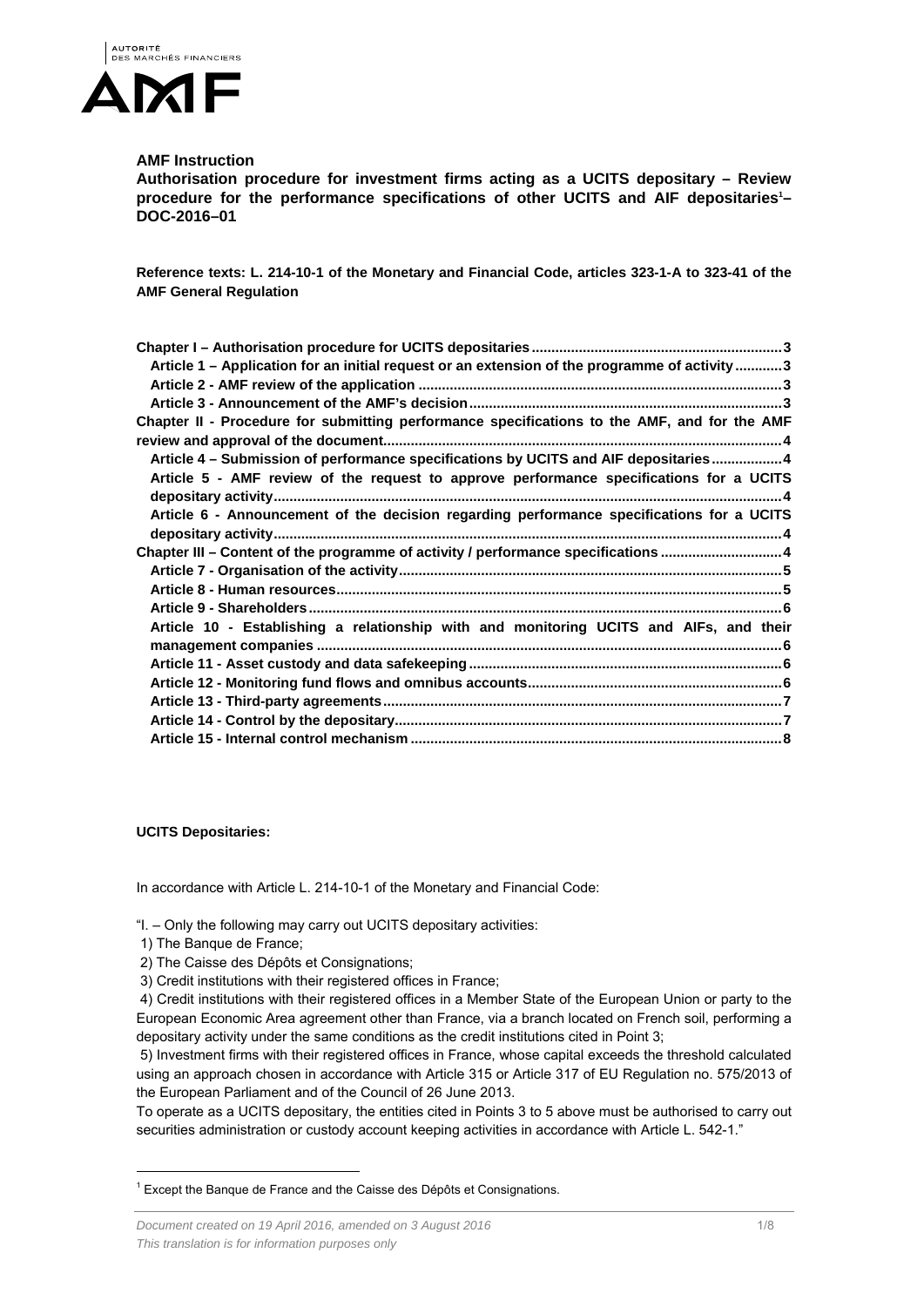

# **AIF Depositaries:**

In accordance with the provisions of the Decree of 6 September 1989, amended by the Decree of 25 July  $2013^2$ :

"II. ― AIF depositaries may include:

- ― The Banque de France;
- ― The Caisse des Dépôts et Consignations;
- ― credit institutions;

― investment firms authorised to exercise custody account keeping activities;

― insurance companies and capitalisation undertakings governed by the Insurance Code;

― branches established on French territory of credit institutions that have their registered office in the European Union and are authorised as depositaries in their home State and pursuant to Directive 2006/48/ EC of the European Parliament and the Council of 14 June 2006 relating to the taking up and pursuit of the business of credit institutions;

― branches established on French territory of investment firms that have their registered office in a European Union Member State and are authorised as depositaries in that State and are subject to the capital requirements under the terms of Article 20, Paragraph 1 of Directive 2006/49/EC of the European Parliament and the Council of 14 June 2006 on the capital adequacy of investment firms and credit institutions, including capital requirements related to operating risk and which also provide ancillary safekeeping and administration of financial instruments services for the account of clients in accordance with Annex 1, Section B, Point 1 of Directive 2004/39/EC. In all cases, such investment firms must have capital of an amount of at least the level of initial capital referred to in Article 9 of Directive 2006/49/EC. »

This instruction applies to UCITS and AIF depositaries governed respectively by Chapters III and IIIA of Title II of Book III of the AMF General Regulation<sup>3</sup>:

Chapter I of this instruction details the authorisation process for investment firms acting as UCITS depositaries;

- Chapter II describes the submission process for the performance specifications of credit institutions and branches of credit institutions acting as UCITS and AIF depositaries, investment firms and branches of investment firms acting as AIF depositaries, and the AMF's process for approving the performance specifications of UCITS depositaries;

Chapter III specifies the content of the programme of activity / performance specifications.

Open-ended investment companies (SICAV) and management companies acting on behalf of a UCITS that they manage, which prior to 18 March 2016 appointed as depositary a firm that fails to meet the requirements of Article L. 2014-10-1 of the Monetary and Financial Code as worded following the order transposing Directive 2014/91/EU of 23 July 2014 (so-called UCITS V Directive, which changed the legal framework governing asset management), must appoint a depositary that meets those requirements before 18 March 2018.

Thus, for UCITS in existence as of 18 March 2016, depositaries are granted a transitional period to bring themselves into compliance with the new eligibility requirements for exercising a depositary function. This transitional period does not apply to new UCITS created after 18 March 2016, which from that date must appoint a depositary that meets the new eligibility requirements.

l

 $<sup>2</sup>$  This version of the decree is to be amended to remove the list of entities eligible to perform a UCITS depositary</sup> activity and to remove the entities covered by the Insurance Code because they are not included in the list appearing in Article L. 542-1 which cites the persons authorised to use a custody account keeper.

 $3$  This does not include the securitisation vehicles acting as a depositary discussed in Chapter IIIB of the AMF General Regulation.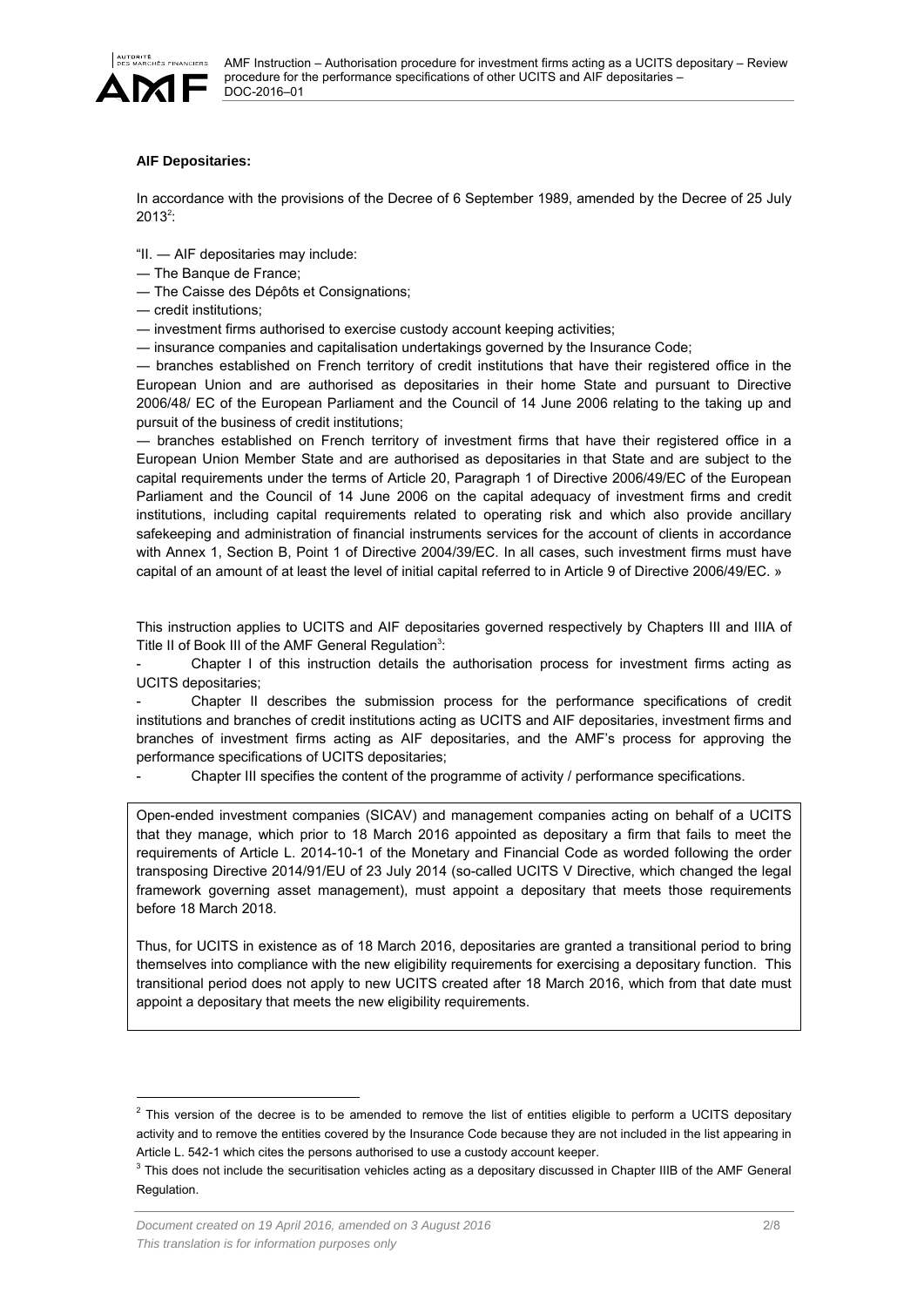

# **Chapter I – Authorisation procedure for UCITS depositaries**

This chapter applies solely to investment firms wanting to act as a UCITS depositary.

In order to approve an investment firm's programme of activity in respect of its depositary activity, the AMF must verify that the firm meets the conditions set out in Article L. 2014-10-1 of the Monetary and Financial Code and Article 323-1-A of the AMF General Regulation, and clarified in this instruction.

#### **Article 1 – Application for an initial request or an extension of the programme of activity**

All investment firms that have their registered office in France and want to operate as a UCITS depositary must file an application with the ACPR requesting authorisation to exercise the function of UCITS depositary.

In order to authorise the request, the ACPR must verify that the investment firm's programme of activity has been approved by the AMF, that its capital meets the requirements calculated according to an approach that complies with Article 315 or Article 317 of Regulation 575/2013/EU of the European Parliament and of the Council of 26 June 2013, and that the firm is certified to perform securities administration or custody account keeping activities.

The ACPR cannot grant its authorisation unless the AMF has approved the programme of depositary activity attached to the application form.

Within five business days of the application's submission, in accordance with the provisions of Article R. 532-3 of the Monetary and Financial Code, the ACPR shall provide a copy of the programme to the AMF.

To expedite their review of the application, the ACPR and AMF may ask the applicant to send them an electronic version of the application.

## **Article 2 - AMF review of the application**

When reviewing the application, the AMF may contact the applicant directly to request any additional information it needs to conduct its review.

The AMF may need to suspend its review period, as specified below, if the application lacks any of the items it needs to conduct its review. The applicant may send in the missing items electronically or by post, making sure to provide the application's reference numbers. If the AMF does not receive the requested items within 60 days of the date the additional information was requested, the application shall become void, and the AMF will inform the ACPR and the applicant of this fact.

The programme of activity is part of the application, so any material changes made to it must follow the same procedure as the one described above with respect to the authorisation itself.

#### **Article 3 - Announcement of the AMF's decision**

Within three months of receiving the application, in accordance with the provisions of Article R. 532-5 of the Monetary and Financial Code, the AMF will notify the applicant of its decision to approve or reject the programme of activity (and any material changes) by registered letter with return receipt or hand-delivery with receipt, and will inform the ACPR of its decision.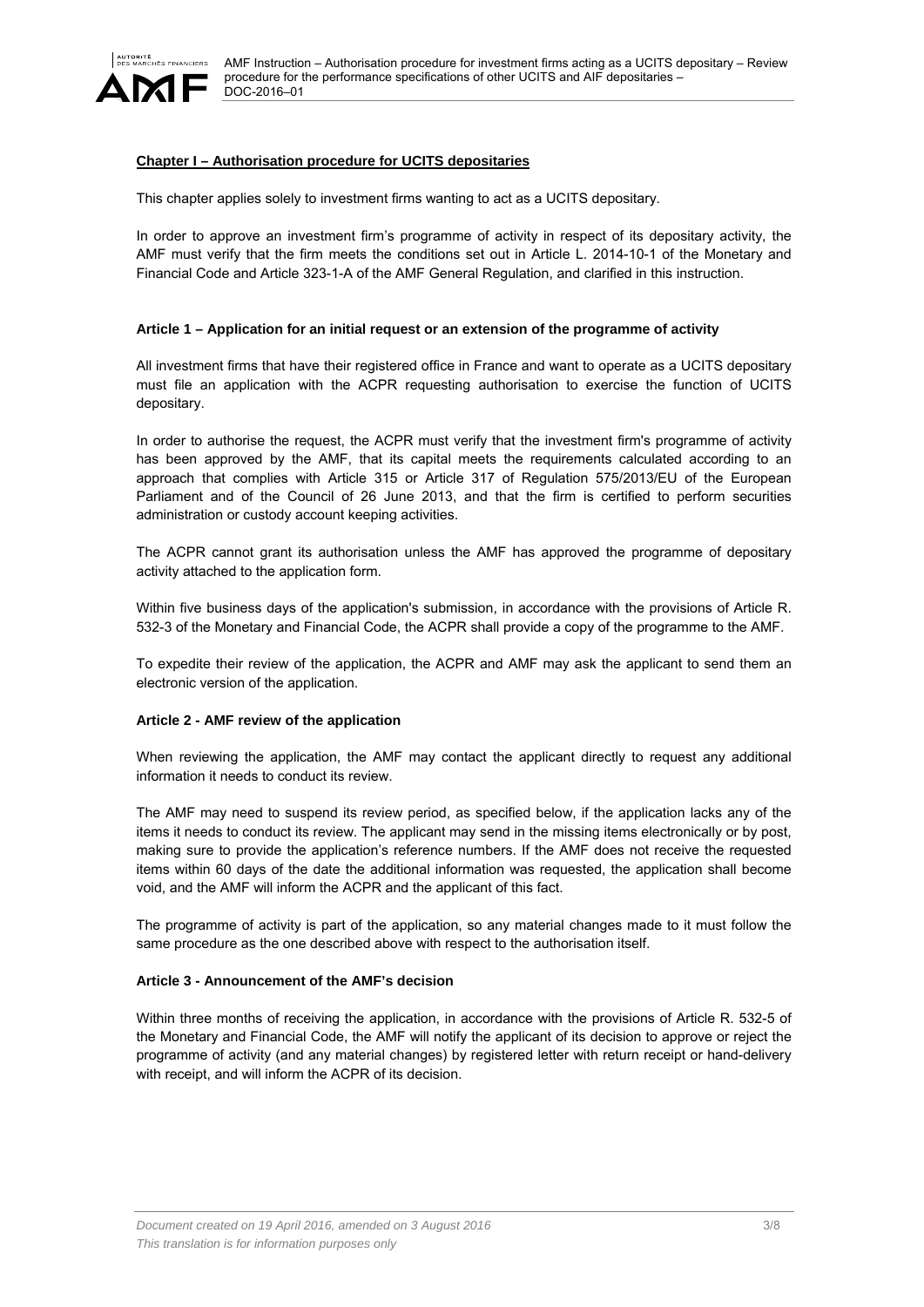

# **Chapter II - Procedure for submitting performance specifications to the AMF, and for the AMF review and approval of the document**

This chapter applies to:

- UCITS depositaries with the status of credit institution or branch of a credit institution, as stipulated in Article L. 214-10-1, Paragraph I, Points 3 and 4 of the Monetary and Financial Code; - AIF depositaries.

In application of the following regulations:

For UCITS: Article L. 2014-10-1 of the Monetary and Financial Code and Article 323-6 of the AMF General Regulation.

For AIFs: Article 323-26 of the AMF General Regulation.

#### **Article 4 – Submission of performance specifications by UCITS and AIF depositaries**

UCITS and AIF depositaries must submit their performance specifications to the ACPR, which forwards them to the AMF.

The specifications must be updated and sent to the AMF each time a material change is made by the UCITS and AIF depositaries, in accordance with Articles 323-6 and 323-26 of the AMF General Regulation.

# **Article 5 - AMF review of the request to approve performance specifications for a UCITS depositary activity4**

Entities cited in Article 214-10-1, Paragraph I, Points 3 and 4 of the Monetary and Financial Code wishing to exercise a UCITS depositary function must first obtain AMF authorisation of their performance specifications.

When reviewing the performance specifications, the AMF may contact the applicant directly to request any additional information it needs to conduct its review.

The AMF may need to suspend its review period, as specified below, if the specifications lack any of the items it needs to conduct its review. The applicant may send in the missing items electronically or by post, making sure to provide the case reference numbers.

If the AMF does not receive the requested items within 60 days, the request shall become void, and the AMF will inform the applicant of this fact.

Any material changes to the performance specifications must follow the same procedure as the one described above with respect to the authorisation itself.

# **Article 6 - Announcement of the decision regarding performance specifications for a UCITS depositary activity5**

Within three months of receiving the application, the AMF will notify the applicant of its decision to approve or reject the performance specifications (and any material changes) by registered letter with return receipt or hand-delivery with receipt. It will also inform the ACPR of its decision.

## **Chapter III – Content of the programme of activity / performance specifications**

l

<sup>&</sup>lt;sup>4</sup> This article applies to the entities cited in Article L.214-10-1, Paragraph I, Points 3 and 4 of the Monetary and Financial Code.

<sup>&</sup>lt;sup>5</sup> This article applies to the entities cited in Article L.214-10-1, Paragraph I, Points 3 and 4 of the Monetary and Financial Code.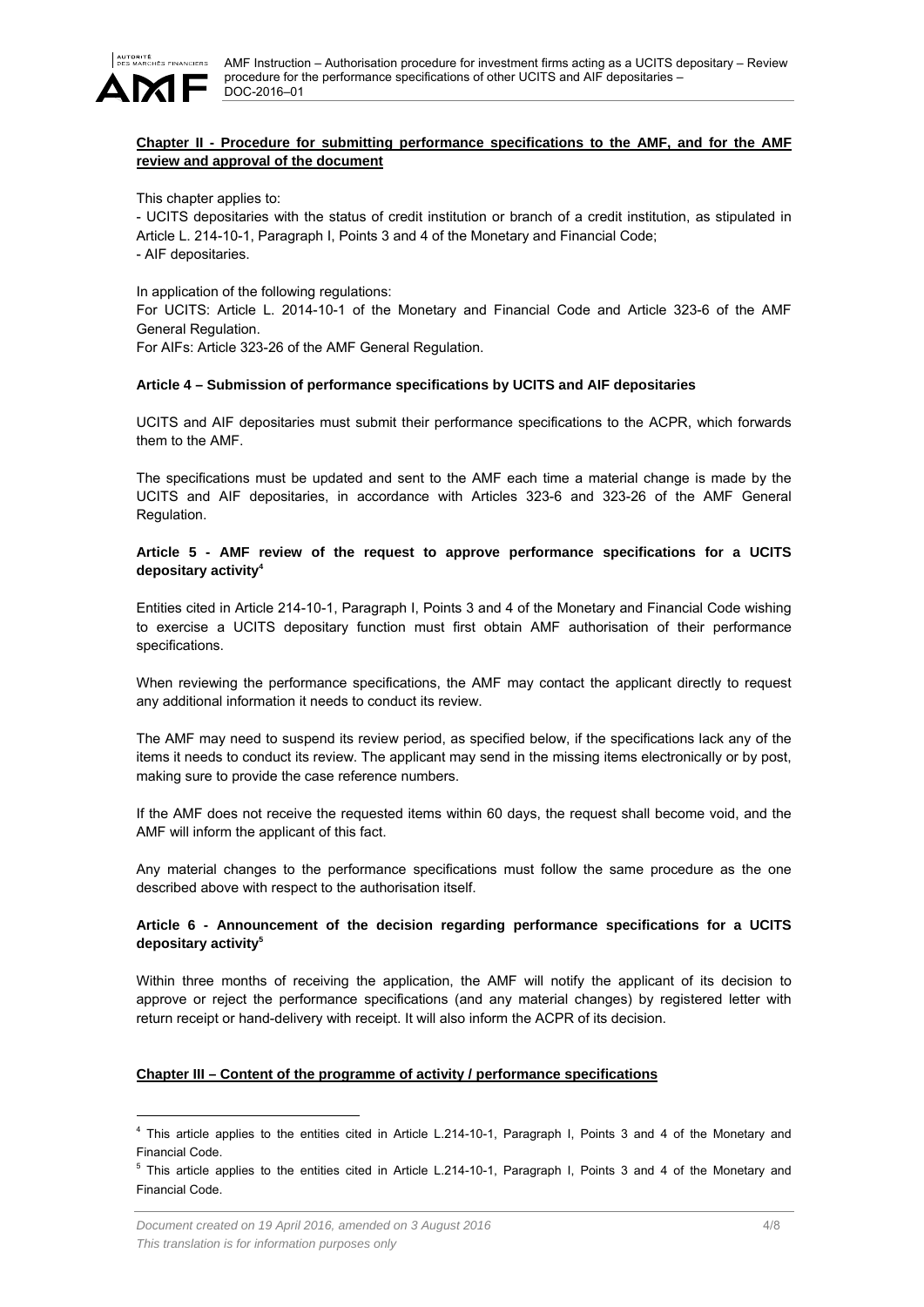

The content of the programme of activity and performance specifications is specific to each depositary and incorporates all of the sections described below, in accordance with Article L. 214-10-1 of the Monetary and Financial Code and Book III of the AMF General Regulation.

## **Article 7 - Organisation of the activity**

The performance specifications / programme of activity shall cover the scope of the activity that the depositary intends to exercise, any related controls, and the mechanisms and resources devoted in France to complying with the rules for organisation and good conduct.

Information software and tools shall be summarised in the document supplied to the AMF, with distinctions specifying the framework for their usage. The methods used to develop, monitor and validate the configuration of these IT tools allow the depositary to verify that the tools it is using are robust, relevant, and operating correctly. Monitoring and control tools shall be configured and validated jointly with an individual or service provider who has appropriate experience.

The service provider shall also disclose if it plans to outsource any of its tasks to third parties. If it does, it must describe the selection process and tell how frequently it reviews the third party providers it has selected both in France and abroad (see below).

In addition, any entity wishing to exercise a depositary activity for the first time must specify:

- the activity that it wants to develop, including the specific types and numbers of UCITS and AIFs, the investment strategies of the client management companies, and the markets on which it will be trading (as a function of the activity of its clients);
- the human resources to be allocated, the expected flow of funds, and the corresponding costs, i.e. a business plan for the next three years, with the financial assumptions explicitly stated. The performance specifications / programme of activity must clearly define the terms and conditions for receiving and paying compensation related to the depositary activity. The applicant must show a diagram of the relationships between the various participants involved in carrying out this activity and the corresponding flows of compensation.

#### **Article 8 - Human resources**

The depositary shall have sufficient human resources located in France that are suited to performing its depositary activity. These resources must be disclosed in the document supplied to the AMF.

The performance specifications / programme of activity must include an organisational chart showing the individual in charge of the depositary activity, the heads of the various departments involved in the depositary activity, and the management structure of the depositary.

The performance specifications / programme of activity must also indicate the staff located in France and assigned to this activity (depending upon the size of the service provider, the application may include the identities of all employees), as well as how much time they actually spend in France. It would be helpful to include a detailed description of the roles assigned to individuals performing other functions within the group or in other companies. In this case, a separate note detailing the management of conflicts of interest must be attached to the file.

The application must include the *curriculum vitae* of the senior managers, members of governing bodies and the head of the depositary function. These annexes must contain enough detail for AMF staff to gauge the individuals' level of knowledge, skill and experience.

The level of experience of the managers and the head of the depositary function must be suited to the UCITS or AIFs, the strategies pursued by the client management companies, and the financial instruments used.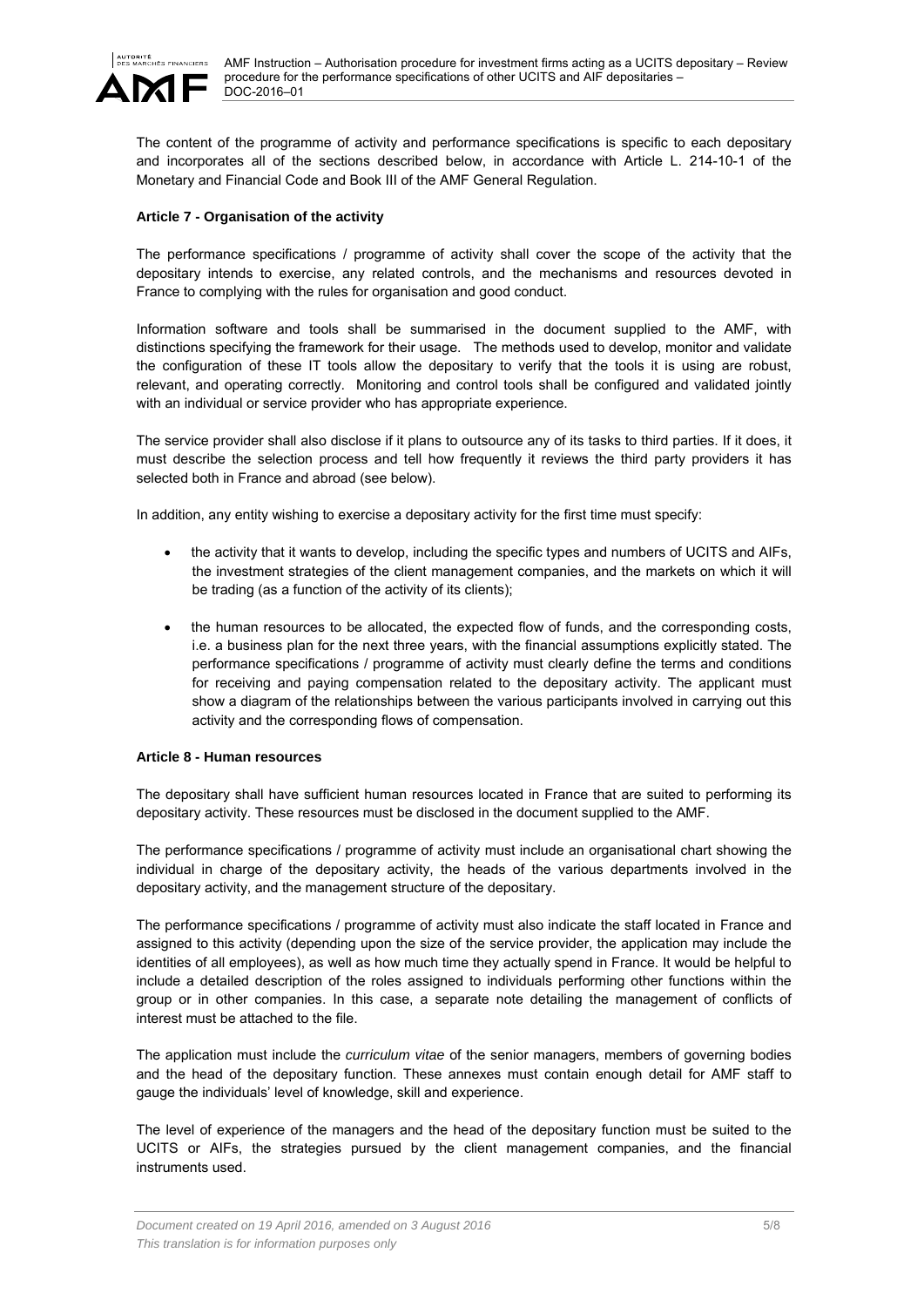

The performance specifications / programme of activity must include a description of the governance structure and the composition of the governing and supervisory bodies.

If the depositary is part of a group and one of the senior managers wishes to split his or her time with another company in the group, the depositary must take specific measures to ensure that there is a permanent management presence and to prevent any risk of conflict of interest. These measures must be described in the application. In this respect, the AMF considers that a senior manager who spends less than 20% of his or her working hours at the depositary does not constitute an effective managerial function.

The AMF may also request information on how personnel assigned to the depositary function are compensated. This information may include details of the service provider's profit-sharing scheme or variable compensation linked to individual or collective performances (with a description of how the variable portion is calculated, if applicable).

#### **Article 9 - Shareholders**

The performance specifications / programme of activity shall include information on the applicant's shareholder structure. The information required covers both direct and indirect shareholders, as well as the percentage ownership of each shareholder.

# **Article 10 - Establishing a relationship with and monitoring UCITS and AIFs, and their management companies**

The depositary shall set up a sufficient and appropriate system for collecting all information on UCITS or AIFs – and their management companies – necessary for the exercise of its depositary activity, and describe the system in its performance specifications / programme of activity.

The system shall include a mechanism for monitoring UCITS and AIFs (through the winding up or liquidation of the fund) and their management companies for the duration of the relationship. This mechanism must take into account the minimal level of information to be supplied to the management company in the context of the relationship.

## **Article 11 - Asset custody and data safekeeping**

The depositary shall keep records (notably phone records) of all services it provides, of all activities it carries out and all trades it makes. It must describe the methods used for asset custody, and when custodianship is not possible, the methods used to record and verify asset ownership.

The depositary shall set up a robust custody and safekeeping mechanism, and shall maintain a system of accounting (notably employing double-entry accounting) endowed with technical and human resources located in France in order to trace and back-up all of the data necessary for the exercise of a depositary activity. This shall also include a business continuity plan for its operations in France so that the depositary can carry out its depositary activity in the event of an emergency. This should include sufficient and appropriate back-up equipment and schedules, alternate locations, and systems for warning or communicating with affected parties.

The depositary must confirm that it applies French securities law.

## **Article 12 - Monitoring fund flows and omnibus accounts**

The depositary shall have effective and suitable methods for monitoring the fund flows of the UCITS or AIFs for which it is responsible, notably the process for opening accounts in the name of the UCITS or AIF, or in the name of the management company; the process for opening omnibus accounts; the persons authorised to make transfers involving those accounts; and the tools used.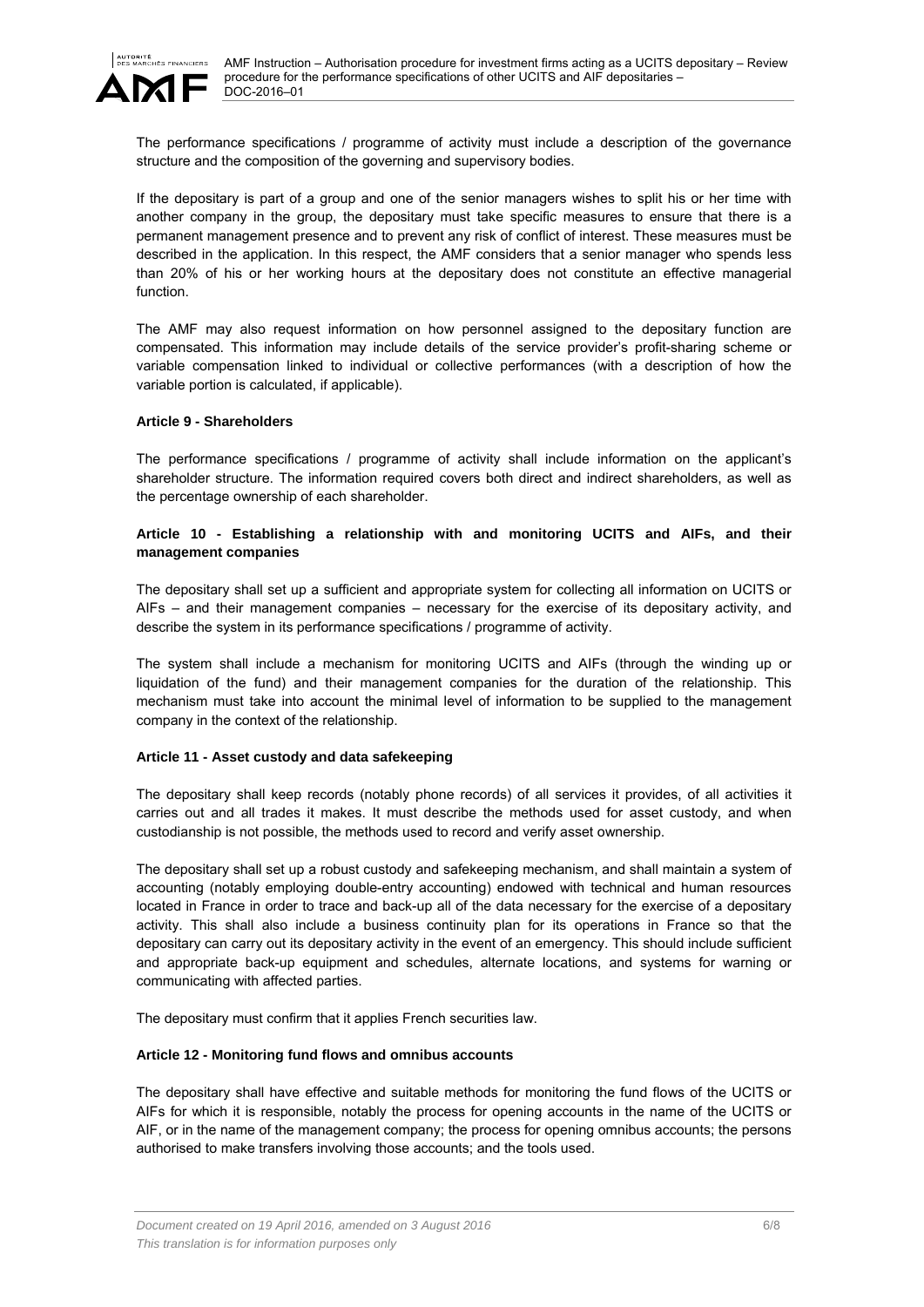

#### **Article 13 - Third-party agreements**

The depositary shall supply, in addition to the description of planned activities, descriptions of any planned agreements with third parties in respect of the depositary activity. The details of these agreements must include the depositary's responsibilities vis-à-vis each third party, and any information or reporting received from or sent to the third party.

Agreements to provide services or to make available the group's resources shall be analysed in light of the principle of autonomy and the rules governing potential conflicts of interest.

#### **Article 14 - Control by the depositary**

The depositary shall set up, in France, an effective control mechanism for UCITS or AIF activities and describe it in its performance specifications / programme of activity. It must include the human resources located in France and assigned to the activity, as well as the monitoring and control of the activity and the entities to which it outsources certain aspects of its depositary remit. The organisation and methods must respect Article L. 214-10-1 of the Monetary and Financial Code and the provisions of the AMF General Regulation.

The functional reporting line must be specified, as well as the amount of time that the person(s) in charge of the various levels of control actually spend in France and the frequency of the controls, with distinctions made for:

- the controls central to the depositary's mission, notably those cited in Articles L. 214-10-5 and L. 214-24-8 of the Monetary and Financial Code: trades of units or shares in UCITS or AIFs; calculation of the value of those units or shares; instructions executed at the request of the UCITS or AIF or the management company; compliance with legal and regulatory provisions and the provisions included in the instruments of incorporation and prospectus of the UCITS or AIF;
- if applicable, controls of entities to which tasks are delegated. The depositary must implement effective controls and document them, specifying their frequency, in the performance specifications / programme of activity. These controls may take the form of documentary audits (using documentation collected from the entities to which tasks are delegated) or on-site inspections (at the entities' premises). The depositary must also have effective traceability and reporting systems, which must be described in the performance specifications / programme of activity.

It is also necessary to specify the information transmitted to the depositary's senior managers and the mechanism for alerting management and responding to malfunctions. The depositary shall keep a record of documents that show that it has performed due diligence with respect to controls and, if applicable, the steps it took once an anomaly was discovered.

The depositary shall implement appropriate and sufficient mechanisms, procedures and policies to ensure that it fulfils its obligations as a depositary, and shall describe them in the document supplied to the AMF. These include:

- Oversight procedures appropriate to the UCITS or AIF and the assets in which it invests (those procedures shall be regularly updated).
- A clear and comprehensive escalation procedure to deal with situations where potential discrepancies are detected in the course of its oversight duties.
- A procedure to verify on a regular basis that there is consistency between the total number of units in the UCITS' or AIF accounts and the total number of outstanding units that appear in the UCITS' or AIF register (as part of its Duties regarding subscription and redemptions).
- A procedure to verify on an ongoing basis that appropriate and coherent procedures are established and applied (and periodically reviewed) for the valuation of the assets of the UCITS or AIF in compliance with the applicable national law and with the UCITS or AIF rules or instruments of incorporation.